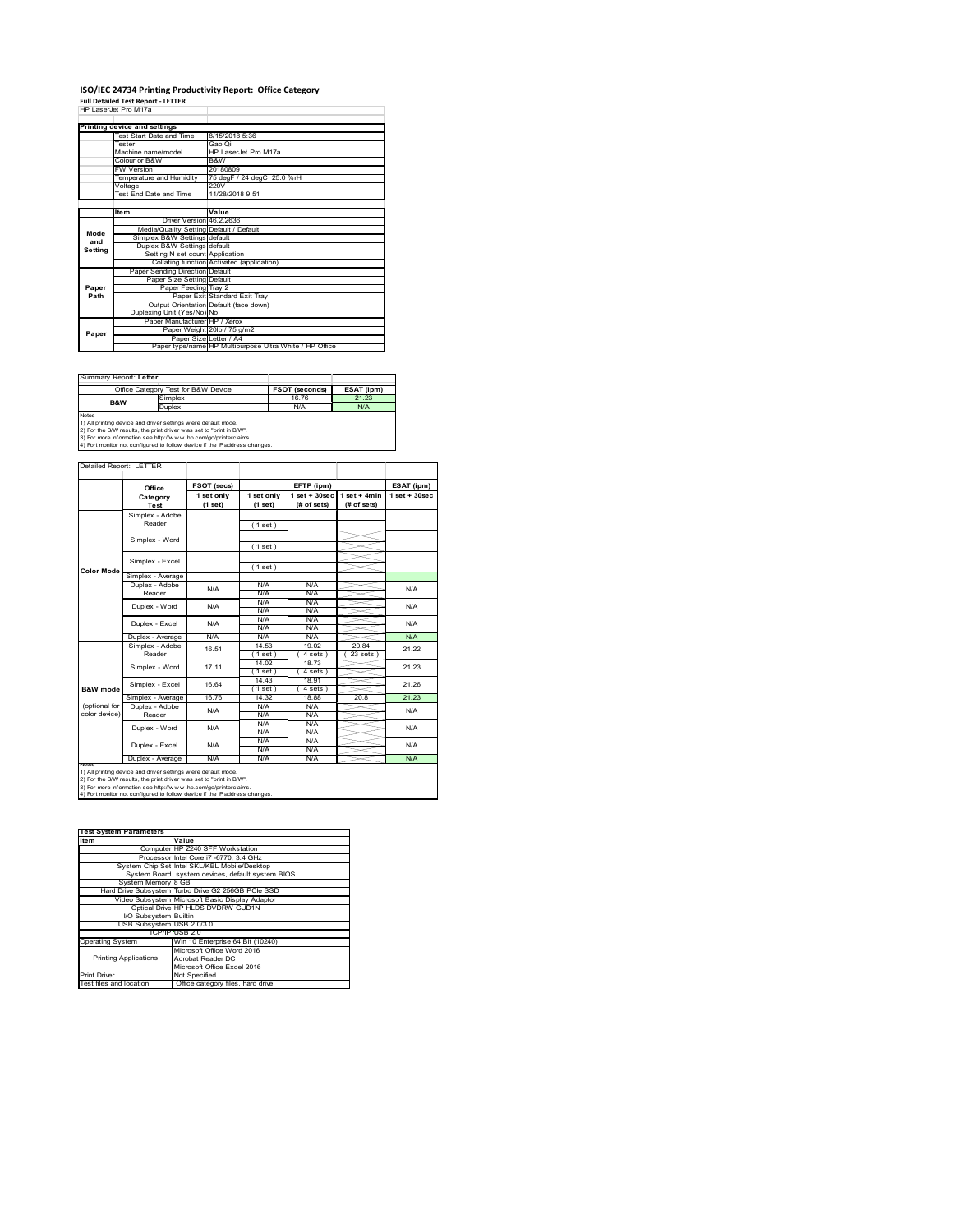#### **ISO/IEC 24734 Printing Productivity Report: Office Category Full Detailed Test Report ‐ A4** HP LaserJet Pro M17a

|         | 62 - 636 - 64 - 64 - 64 - 64            |                                                         |  |
|---------|-----------------------------------------|---------------------------------------------------------|--|
|         |                                         |                                                         |  |
|         | Printing device and settings            |                                                         |  |
|         | Test Start Date and Time                | 8/15/2018 5:36                                          |  |
|         | <b>Tester</b>                           | Gao Oi                                                  |  |
|         | Machine name/model                      | HP LaserJet Pro M17a                                    |  |
|         | Colour or B&W                           | B&W                                                     |  |
|         | <b>FW Version</b>                       | 20180809                                                |  |
|         | Temperature and Humidity                | 75 degF / 24 degC 25.0 %rH                              |  |
|         | Voltage                                 | 220V                                                    |  |
|         | Test End Date and Time                  | 11/28/2018 9:51                                         |  |
|         |                                         |                                                         |  |
|         | <b>Item</b>                             | Value                                                   |  |
|         | Driver Version 46.2.2636                |                                                         |  |
| Mode    | Media/Quality Setting Default / Default |                                                         |  |
| and     | Simplex B&W Settings default            |                                                         |  |
| Setting | Duplex B&W Settings default             |                                                         |  |
|         | Setting N set count Application         |                                                         |  |
|         |                                         | Collating function Activated (application)              |  |
|         | Paper Sending Direction Default         |                                                         |  |
|         | Paper Size Setting Default              |                                                         |  |
| Paper   | Paper Feeding Tray 2                    |                                                         |  |
| Path    |                                         | Paper Exit Standard Exit Tray                           |  |
|         |                                         | Output Orientation Default (face down)                  |  |
|         | Duplexing Unit (Yes/No) No              |                                                         |  |
|         | Paper Manufacturer HP / Xerox           |                                                         |  |
| Paper   |                                         | Paper Weight 20lb / 75 g/m2                             |  |
|         | Paper Size Letter / A4                  |                                                         |  |
|         |                                         | Paper type/name HP Multipurpose Ultra White / HP Office |  |

| Summary Report: A4                                                                                                                                   |                                     |                       |            |  |  |
|------------------------------------------------------------------------------------------------------------------------------------------------------|-------------------------------------|-----------------------|------------|--|--|
|                                                                                                                                                      | Office Category Test for B&W Device | <b>FSOT (seconds)</b> | ESAT (ipm) |  |  |
| B&W                                                                                                                                                  | Simplex                             | 17 47                 | 20.19      |  |  |
| Duplex                                                                                                                                               |                                     | N/A                   | N/A        |  |  |
| <b>Notes</b><br>1) All printing device and driver settings were default mode.<br>2) For the B/W results, the print driver was set to "print in B/W". |                                     |                       |            |  |  |
| 3) For more information see http://www.hp.com/go/printerclaims.<br>4) Port monitor not configured to follow device if the IP address changes.        |                                     |                       |            |  |  |

**FSOT (secs) ESAT (ipm) EFTP (ipm) Office 1 set only (1 set) 1 set only (1 set) 1 set + 30sec (# of sets) 1 set + 4min (# of sets) 1 set + 30sec** ( 1 set ) ( 1 set ) ( 1 set ) Simplex - Average Duplex - Adobe  $N/f$ N/A N/A N/A N/A N/A N/A N/A N/A  $\frac{N}{N}$ Duplex - Average N/A N/A N/A N/A N/A N/A<br>Simplex - Adobe <sub>4746</sub> 13.99 18.23 19.75 00.4 13.99 18.23 19.75<br>
(1set) (4 sets) (22 sets)  $(4 \text{ sets})$ <br> $17.68$ (1 set) (4 s<br>
13.19 17.1<br>
(1 set) (4 s<br>
14.07 18.1 ( 1 set ) ( 4 sets ) 14.07 18.05  $\frac{1 \text{ set}}{13.75}$  (4 sets Simplex - Average 17.5 13.75 17.98 19.8 20.19<br>
Duplex - Adobe N/A N/A N/A N/A N/A N/A N/A N/A N/A N/A N/A N/A<br>N/A N/A N/A N/A N/A N/A<br>N/A N/A<br>N/A N/A N/A<br>N/A Duplex - Average N/A N/A N/A N/A N/A N/A Duplex - Word Duplex - Excel N/A N/A N/A N/A N/A 20.19 20.21 20.18 N/A N/A Reader Simplex - Word 18.19 Duplex - Excel 17.16 notes<br>1) All printing device and driver settings were default mode.<br>2) For the B/W results, the print driver was set to "print in B/W".<br>3) For more information see http://www.hp.com/go/printerclaims.<br>4) Por moralitor not c **B&W mode** (optional for color device) **Colour Mode** Simplex - Adobe Reader Simplex - Excel Simplex - Word Simplex - Excel 17.05 Reader Duplex - Word ailed Report: A4 **Category Test** N/A  $N/A$   $N/A$   $N/A$   $N/A$   $N/A$ N/A

**Item Value Test System Parameters**Computer HP Z240 SFF Workstation Processor Intel Core i7 -6770, 3.4 GHz System Chip Set Intel SKL/KBL Mobile/Desktop System Board system devices, default system BIOS System Memory 8 GB Hard Drive Subsystem Turbo Drive G2 256GB PCIe SSD Video Subsystem Microsoft Basic Display Adaptor Optical Drive HP HLDS DVDRW GUD1N I/O Subsystem Builtin USB Subsystem USB 2.0/3.0 TCP/IP USB 2.0<br>
Win 10 Enterprise 64 Bit (10240)<br>
Microsoft Office Word 2016<br>
Printing Applications<br>
Acrobat Reader DC<br>
Microsoft Office Excel 2016 Printing Applications Print Driver Mot Specified<br>Test files and location Office category files, hard drive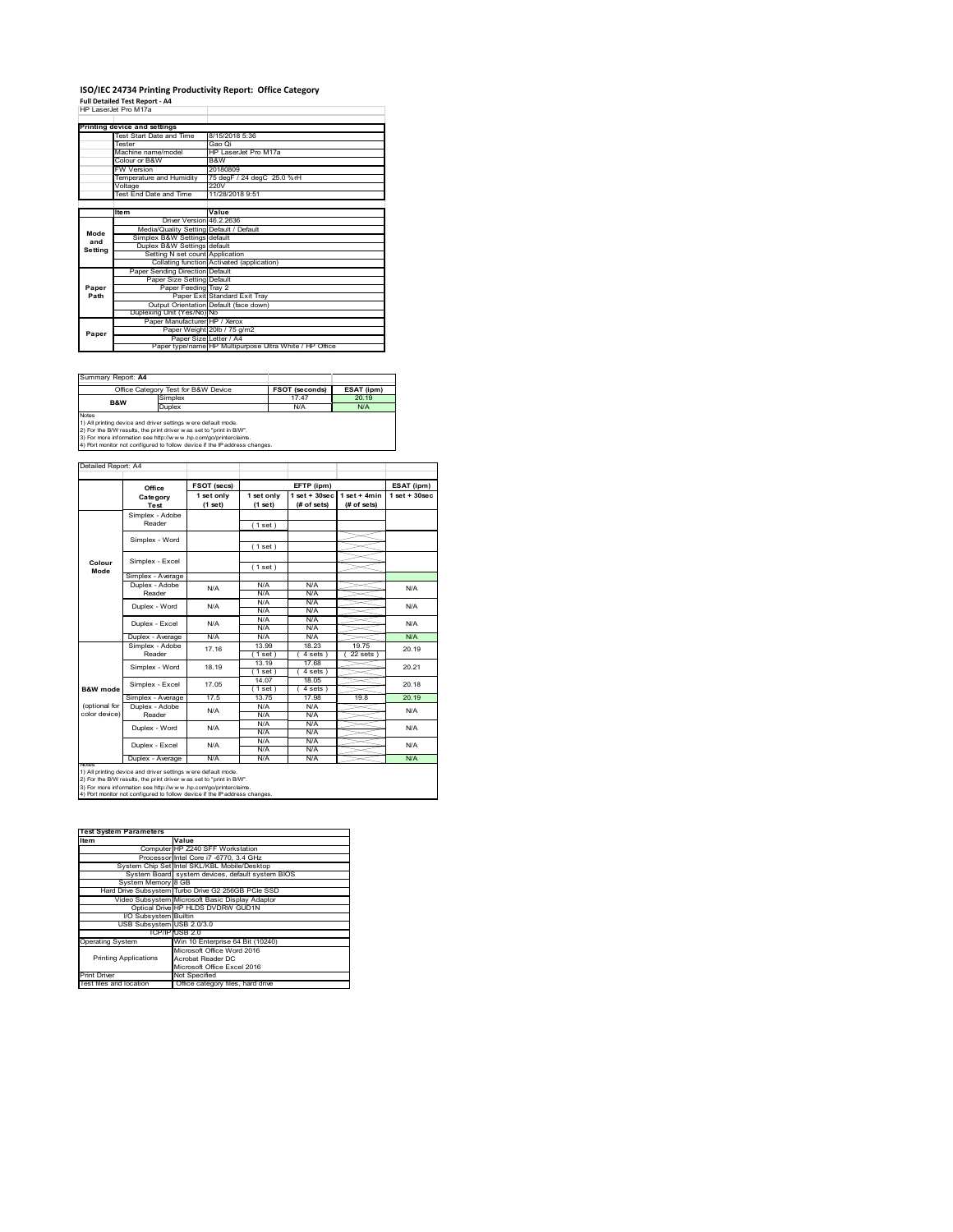## **ISO/IEC 24734 Printing Productivity Report: Office Category Feature Performance Full Report ‐ Office Feature Performance Test** HP LaserJet Pro M17a

|         | Printing device and settings            |                                                         |
|---------|-----------------------------------------|---------------------------------------------------------|
|         | Test Start Date and Time                | 8/15/2018 5:36                                          |
|         | <b>Tester</b>                           | Gao Oi                                                  |
|         | Machine name/model                      | HP LaserJet Pro M17a                                    |
|         | Colour or B&W                           | B&W                                                     |
|         | <b>FW Version</b>                       | 20180809                                                |
|         | Temperature and Humidity                | 75 degF / 24 degC 25.0 %rH                              |
|         | Voltage                                 | 220V                                                    |
|         | Test End Date and Time                  | 11/28/2018 9:51                                         |
|         |                                         |                                                         |
|         | <b>Item</b>                             | Value                                                   |
|         | Driver Version 46.2.2636                |                                                         |
| Mode    | Media/Quality Setting Default / Default |                                                         |
| and     | Simplex B&W Settings default            |                                                         |
| Setting | Duplex B&W Settings default             |                                                         |
|         | Setting N set count Application         |                                                         |
|         |                                         | Collating function Activated (application)              |
|         | Paper Sending Direction Default         |                                                         |
|         | Paper Size Setting Default              |                                                         |
| Paper   | Paper Feeding Tray 2                    |                                                         |
| Path    |                                         | Paper Exit Standard Exit Tray                           |
|         |                                         | Output Orientation Default (face down)                  |
|         | Duplexing Unit (Yes/No) No              |                                                         |
|         | Paper Manufacturer HP / Xerox           |                                                         |
| Paper   |                                         | Paper Weight 20lb / 75 g/m2                             |
|         | Paper Size Letter / A4                  |                                                         |
|         |                                         | Paper type/name HP Multipurpose Ultra White / HP Office |

| ISO Print Productivity Report: Feature Performance Test Summary                                                                                                                                                                                                                                   |                                  |                               |                                      |  |  |
|---------------------------------------------------------------------------------------------------------------------------------------------------------------------------------------------------------------------------------------------------------------------------------------------------|----------------------------------|-------------------------------|--------------------------------------|--|--|
| <b>Printing Modes</b>                                                                                                                                                                                                                                                                             | <b>Feature Performance Ratio</b> |                               |                                      |  |  |
| (Feature Adobe Reader - Office test file)                                                                                                                                                                                                                                                         |                                  | FSOT (base)<br>FSOT (feature) | <b>ESAT (feature)</b><br>ESAT (base) |  |  |
| A5, Landscape Feed, Simplex, Colour                                                                                                                                                                                                                                                               | Simplex                          |                               |                                      |  |  |
| A5, Portrait Feed, Simplex, Colour                                                                                                                                                                                                                                                                | Simplex                          |                               |                                      |  |  |
| Legal, Simplex, Colour                                                                                                                                                                                                                                                                            | Simplex                          |                               |                                      |  |  |
| Legal, Duplex, Colour                                                                                                                                                                                                                                                                             | Duplex                           |                               |                                      |  |  |
| A4. 1200 dpi. Simplex. Colour                                                                                                                                                                                                                                                                     | Simplex                          |                               |                                      |  |  |
| Letter, 1200 dpi, Simplex, Colour                                                                                                                                                                                                                                                                 | Simplex                          |                               |                                      |  |  |
| A4. General Office. Simplex. Colour                                                                                                                                                                                                                                                               | Simplex                          |                               |                                      |  |  |
| Letter, General Office, Simplex, Colour                                                                                                                                                                                                                                                           | Simplex                          |                               |                                      |  |  |
| A5. Landscape Feed. Simplex, B/W                                                                                                                                                                                                                                                                  | Simplex                          |                               |                                      |  |  |
| A5, Portrait Feed, Simplex, B/W                                                                                                                                                                                                                                                                   | Simplex                          | 41%                           | 39%                                  |  |  |
| Legal, Simplex, B/W                                                                                                                                                                                                                                                                               | Simplex                          |                               |                                      |  |  |
| Legal, Duplex, B/W                                                                                                                                                                                                                                                                                | Duplex                           |                               |                                      |  |  |
| A4, 1200 dpi, Simplex, B/W                                                                                                                                                                                                                                                                        | Simplex                          |                               |                                      |  |  |
| Letter, 1200 dpi, Simplex, B/W                                                                                                                                                                                                                                                                    | Simplex                          |                               |                                      |  |  |
| A4. General Office. Simplex. B/W                                                                                                                                                                                                                                                                  | Simplex                          |                               |                                      |  |  |
| Letter, General Office, Simplex, B/W                                                                                                                                                                                                                                                              | Simplex                          |                               |                                      |  |  |
| <b>Notes</b><br>1) All printing device and driver settings were default mode.<br>2) Test conducted with 8-paper Office Feature Performance file.<br>3) For more information see http://www.hp.com/go/printerclaims.<br>4) Port monitor not configured to follow device if the IP address changes. |                                  |                               |                                      |  |  |

| <b>Printing Modes</b>                               |                     | <b>Base Printing Mode</b>  |                      | <b>Feature Performance</b>       |                                         |                                      |
|-----------------------------------------------------|---------------------|----------------------------|----------------------|----------------------------------|-----------------------------------------|--------------------------------------|
| Feature Adobe Reader - Office<br>test file (8-page) | <b>FSOT</b><br>Base | <b>ESAT</b><br><b>Base</b> | 1 set<br>FSOT (secs) | $1$ set $+30$ sec.<br>ESAT (ipm) | FSOT (base)<br><b>FSOT</b><br>(feature) | <b>ESAT (feature)</b><br>ESAT (base) |
| A5, Landscape Feed, Simplex, Colour                 |                     |                            |                      |                                  |                                         |                                      |
| A5, Portrait Feed, Simplex, Colour                  |                     |                            |                      |                                  |                                         |                                      |
| Legal, Simplex, Colour                              |                     |                            |                      |                                  |                                         |                                      |
| Legal, Duplex, Colour                               |                     |                            |                      |                                  |                                         |                                      |
| A4, 1200 dpi, Simplex, Colour                       |                     |                            |                      |                                  |                                         |                                      |
| Letter, 1200 dpi, Simplex, Colour                   |                     |                            |                      |                                  |                                         |                                      |
| A4, General Office, Simplex, Colour                 |                     |                            |                      |                                  |                                         |                                      |
| Letter, General Office, Simplex, Colour             |                     |                            |                      |                                  |                                         |                                      |
| A5, Landscape Feed, Simplex, B/W                    | 29.34               | 20.19                      |                      |                                  |                                         |                                      |
| A5, Portrait Feed, Simplex, B/W                     | 29.34               | 20.19                      | 72.36                | 8.0                              | 41%                                     | 39%                                  |
| Legal, Simplex, B/W                                 | 27.72               | 21.24                      |                      |                                  |                                         |                                      |
| Legal, Duplex, B/W                                  | 27.72               | 21.24                      |                      |                                  |                                         |                                      |
| A4, 1200 dpi, Simplex, B/W                          | 29.34               | 20.19                      |                      |                                  |                                         |                                      |
| Letter, 1200 dpi, Simplex, B/W                      | 27.72               | 21.24                      |                      |                                  |                                         |                                      |
| A4. General Office. Simplex. B/W                    | 29.34               | 20.19                      |                      |                                  |                                         |                                      |
| Letter, General Office, Simplex, B/W                | 27.72               | 21.24                      |                      |                                  |                                         |                                      |

1) All printing device and driver settings were default mode.<br>2) Test conducted with 8-paper Office Feature Performance file<br>3) For more information see http://www.hp.com/go/printerclaims.<br>4) Port monitor not configured to

|           | <b>Test System Parameters</b> |                                                    |  |
|-----------|-------------------------------|----------------------------------------------------|--|
|           | Item                          | Value                                              |  |
|           |                               | Computer HP Z240 SFF Workstation                   |  |
|           |                               | Processor Intel Core i7 -6770, 3.4 GHz             |  |
|           |                               | System Chip Set Intel SKL/KBL Mobile/Desktop       |  |
|           |                               | System Board system devices, default system BIOS   |  |
| Test      | System Memory 8 GB            |                                                    |  |
| System    |                               | Hard Drive Subsystem Turbo Drive G2 256GB PCle SSD |  |
|           |                               | Video Subsystem Microsoft Basic Display Adaptor    |  |
|           |                               | Optical Drive HP HLDS DVDRW GUD1N                  |  |
|           | <b>VO Subsystem Builtin</b>   |                                                    |  |
|           | USB Subsystem USB 2.0/3.0     |                                                    |  |
| <b>VO</b> |                               | TCP/IP USB 2.0                                     |  |
|           | <b>Operating System</b>       | Win 10 Enterprise 64 Bit (10240)                   |  |
|           |                               | Microsoft Office Word 2016                         |  |
| Software  | <b>Printing Applications</b>  | Acrobat Reader DC                                  |  |
|           |                               | Microsoft Office Excel 2016                        |  |
|           | <b>Print Driver</b>           | Not Specified                                      |  |
|           | Test files and location       | Office category files, hard drive                  |  |
|           |                               |                                                    |  |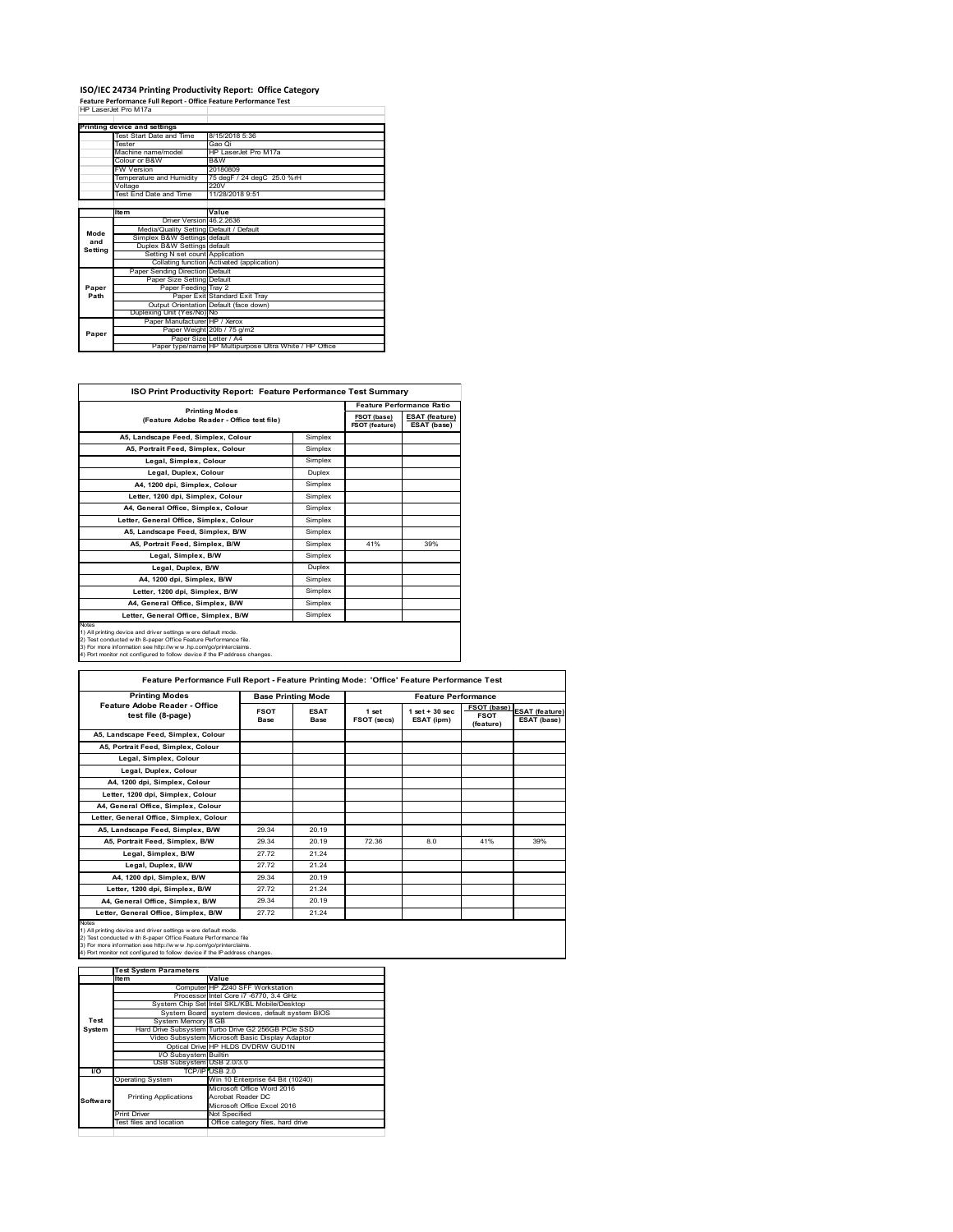### **ISO/IEC 17629 First Print Out Time Report: Office Category Full Detailed Test Report ‐ LETTER** HP LaserJet Pro M17a

| HP LaserJet Pro M17a |  |  |
|----------------------|--|--|

|            | Printing device and settings |                                |  |  |
|------------|------------------------------|--------------------------------|--|--|
|            | Test Start Date and Time     | 8/15/2018 5:36                 |  |  |
|            | Tester                       | Gao Qi                         |  |  |
|            | Machine name/model           | HP LaserJet Pro M17a           |  |  |
|            | Colour or B&W                | B&W                            |  |  |
|            | <b>FW Version</b>            | 20180809                       |  |  |
|            | Configuration (options)      | Default                        |  |  |
|            | Controller                   | 12150                          |  |  |
|            | Printing device page count   | Not Specified                  |  |  |
|            | Printing supplies page count | Not Specified                  |  |  |
|            | Temperature and Humidity     | 75 degF / 24 degC 25.0 %rH     |  |  |
|            | Voltage                      | 220V                           |  |  |
|            | Test End Date and Time       | 11/28/2018 9:51                |  |  |
|            |                              |                                |  |  |
|            | <b>Item</b>                  | Value                          |  |  |
| Mode       | PDL and driver version       | 46.2.2636                      |  |  |
| and        | Print Quality mode           | default                        |  |  |
| Setting    | <b>B&amp;W</b> settings      | default                        |  |  |
|            | Paper feed orientation       | Short Edge                     |  |  |
| Paper      | Paper type setting           | default                        |  |  |
|            | Paper feeding                | Standard cassette              |  |  |
|            | Paper exit                   | Standard exit trav             |  |  |
| Paper Path | Output orientation           | default (face up or face down) |  |  |

**FPOT from Ready (seconds)**<br>Simplex 7.99 **ISO First Page Out Time Summary Report: Office Category** Summary Report: **Letter**

**B&W**

**Duplex**<br>Notes<br>1) All printing device and driver settings were default mode.<br>2) For the BM results, the print driver was set to "print in BM".<br>4) For more information see http://www.hp.com/golprinterclaims.<br>4) Port monitor

|                                                                 |                                                                                                                                                                                                                                                                                                                                                                                                             |                            | ISO First Page Out Time Report: Office Category |                              |                            |                   |            |
|-----------------------------------------------------------------|-------------------------------------------------------------------------------------------------------------------------------------------------------------------------------------------------------------------------------------------------------------------------------------------------------------------------------------------------------------------------------------------------------------|----------------------------|-------------------------------------------------|------------------------------|----------------------------|-------------------|------------|
| <b>Detailed Report: LETTER</b>                                  |                                                                                                                                                                                                                                                                                                                                                                                                             | Word<br>(seconds)          | Excel<br>(seconds)                              | Adobe<br>Reader<br>(seconds) | Average<br>(seconds)       | <b>Delay Time</b> |            |
|                                                                 | FPOT from Ready - Simplex                                                                                                                                                                                                                                                                                                                                                                                   |                            |                                                 |                              |                            |                   |            |
| <b>Color Mode</b>                                               | FPOT from Ready - Duplex                                                                                                                                                                                                                                                                                                                                                                                    |                            |                                                 |                              |                            |                   |            |
|                                                                 | FPOT from Sleep - Simplex                                                                                                                                                                                                                                                                                                                                                                                   |                            |                                                 | N/A                          |                            |                   |            |
|                                                                 | Recovery Time                                                                                                                                                                                                                                                                                                                                                                                               |                            |                                                 |                              |                            |                   |            |
|                                                                 | FPOT from Off - Simplex                                                                                                                                                                                                                                                                                                                                                                                     |                            |                                                 |                              |                            |                   |            |
|                                                                 | Warm-up Time                                                                                                                                                                                                                                                                                                                                                                                                |                            |                                                 |                              |                            |                   |            |
|                                                                 | FPOT from Ready - Simplex                                                                                                                                                                                                                                                                                                                                                                                   | 8.56                       | 7.78                                            | 7.62                         | 7.99                       | 48 Seconds        |            |
|                                                                 | FPOT from Ready - Duplex                                                                                                                                                                                                                                                                                                                                                                                    |                            |                                                 |                              |                            |                   |            |
| <b>B&amp;W Mode</b>                                             | FPOT from Sleep - Simplex                                                                                                                                                                                                                                                                                                                                                                                   |                            |                                                 | 7.92                         |                            | 61 Minutes        |            |
|                                                                 | Recovery Time                                                                                                                                                                                                                                                                                                                                                                                               |                            |                                                 | 0.3                          |                            |                   |            |
|                                                                 | FPOT from Off - Simplex                                                                                                                                                                                                                                                                                                                                                                                     |                            |                                                 | 12.95                        |                            |                   |            |
|                                                                 |                                                                                                                                                                                                                                                                                                                                                                                                             |                            |                                                 |                              |                            |                   |            |
|                                                                 | Warm-up Time                                                                                                                                                                                                                                                                                                                                                                                                |                            |                                                 | 5.33                         |                            |                   |            |
|                                                                 | 1) All printing device and driver settings w ere default mode.<br>2) For the B/W results, the print driver was set to "print in B/W".<br>3) For more information see http://www.hp.com/go/printerclaims.<br>4) Port monitor not configured to follow device if the IP address changes.<br>5) Page counts w ere collected after completion of the tests.<br>6) Details for FPOT from Sleep are show n below. |                            |                                                 |                              |                            |                   |            |
|                                                                 |                                                                                                                                                                                                                                                                                                                                                                                                             |                            |                                                 |                              |                            |                   |            |
|                                                                 |                                                                                                                                                                                                                                                                                                                                                                                                             | <b>FPOT Avg</b><br>(se cs) | FPOT (secs)<br><b>Iteration 1</b>               | FPOT (secs)<br>Iteration 2   | FPOT (secs)<br>Iteration 3 | Application       | Delay Time |
|                                                                 | FPOT from Sleep                                                                                                                                                                                                                                                                                                                                                                                             | N/A                        | N/A                                             | N/A                          | N/A                        | Adobe Reader      |            |
| <b>Color Mode</b>                                               | FPOT from Sleep (15 minutes)<br>HP/Non ISO Test                                                                                                                                                                                                                                                                                                                                                             | N/A                        | N/A                                             | N/A                          | N/A                        | Adobe Reader      |            |
| Notes<br><b>HP Data Table</b><br><b>Detailed Report: LETTER</b> | FPOT from Sleep                                                                                                                                                                                                                                                                                                                                                                                             | 7.92                       | 791                                             | 7.93                         | N/A                        | Adobe Reader      | 61 Minutes |

1) All printing device and driver settings w ere default mode.<br>2) For the B/W results, the print driver w as set to "print in B/W".<br>3 DLP includes detailed iterations as data measurements may vary run to run.

|                                  | <b>Test System Parameters</b> |                                     |  |
|----------------------------------|-------------------------------|-------------------------------------|--|
|                                  | Item                          | Value                               |  |
|                                  | Computer                      | HP Z240 SFF Workstation             |  |
|                                  | Processor                     | Intel Core i7 -6770, 3.4 GHz        |  |
|                                  | System Chip Set               | Intel SKL/KBL Mobile/Desktop        |  |
|                                  | System Board                  | system devices, default system BIOS |  |
| Test                             | <b>System Memory</b>          | 8 GB                                |  |
| System                           | Hard Drive Subsystem          | Turbo Drive G2 256GB PCle SSD       |  |
|                                  | Video Subsystem               | Microsoft Basic Display Adaptor     |  |
|                                  | Optical Drive                 | HP HLDS DVDRW GUD1N                 |  |
|                                  | I/O Subsystem                 | <b>Builtin</b>                      |  |
|                                  | <b>USB Subsystem</b>          | USB 2.0/3.0                         |  |
| Printing<br>Device<br>Connection | TCP/IP                        | 10/1000                             |  |
|                                  | <b>Operating System</b>       | Win 10 Enterprise 64 Bit (10240)    |  |
|                                  |                               | Microsoft Word 2016                 |  |
| Software                         | <b>Printing Applications</b>  | Microsoft Excel 2016                |  |
|                                  |                               | Adobe Reader DC                     |  |